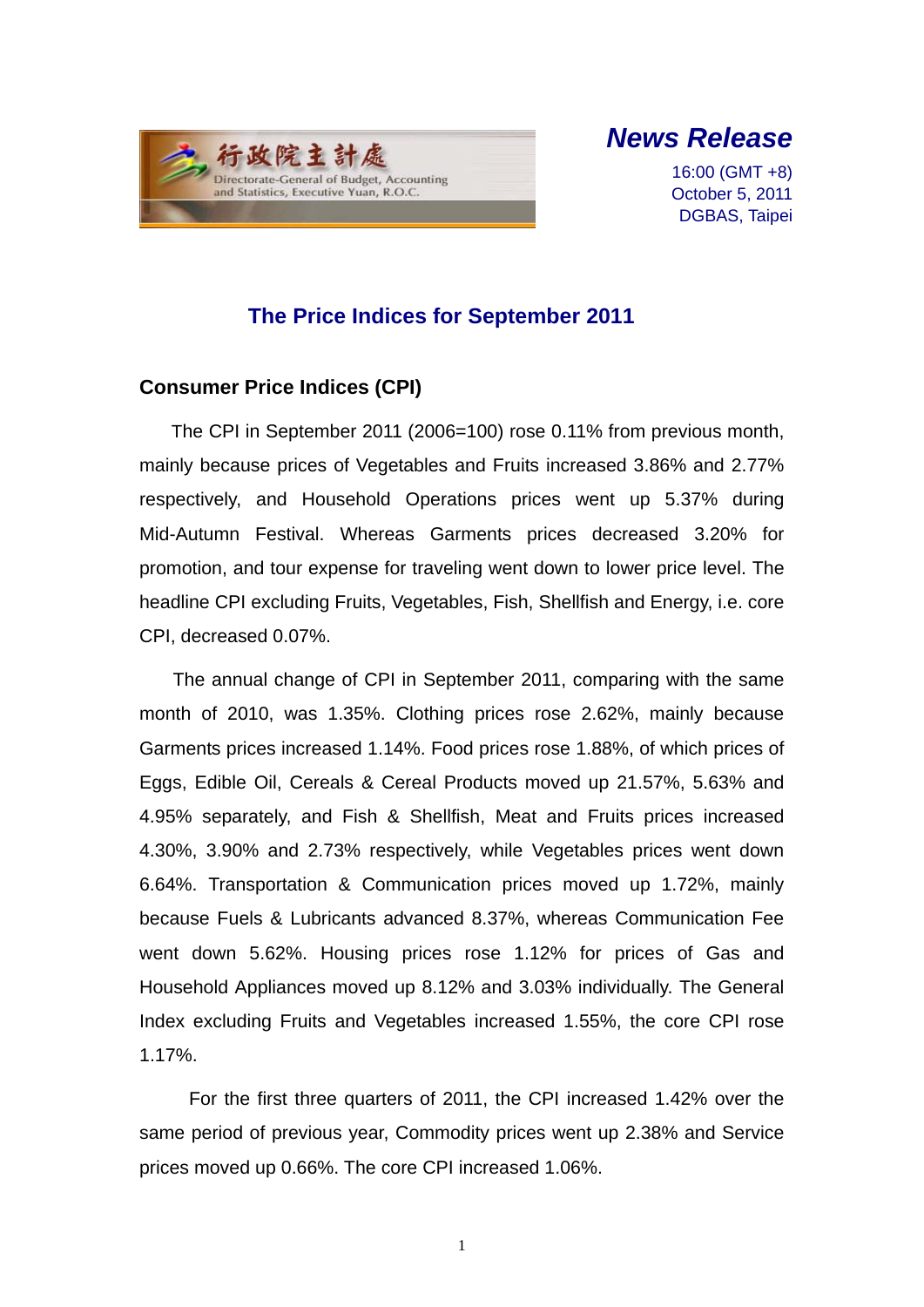

#### **CPI for Households in Different Disposable Income Groups**

In September 2011, the CPI for Lowest 20% Disposable Income Group went up 1.43% comparing with the same month of 2010, CPI for Middle 60% Disposable Income Group and CPI for Highest 20% Disposable Income Group advanced 1.45% and 1.43% respectively.

#### **Wholesale Price Indices (WPI)**

The WPI in September 2011 increased 1.35% from previous month, due mainly to 2.49% depreciation of New Taiwan Dollar to U.S. Dollar. While international prices of cereal and basic metal (such as copper, nickel) went down to lower level. The WPI for Domestic Sales Excluding Imports prices declined 0.05%; Imports and Exports prices went up 1.97% and 2.10% separately.

The annual change of WPI in September 2011, comparing with the same month of 2010, was 5.14%. Mainly because prices of Crude Petroleum & Natural Gas, Petroleum & Coal Products, Chemical Material and Basic Metal went up 34.05%, 23.09%, 18.15% and 3.67% respectively, while prices of Electronic Parts & Components decreased 7.06%. The WPI for Domestic Sales Excluding Imports rose 5.69%. Import price index moved up 8.18%,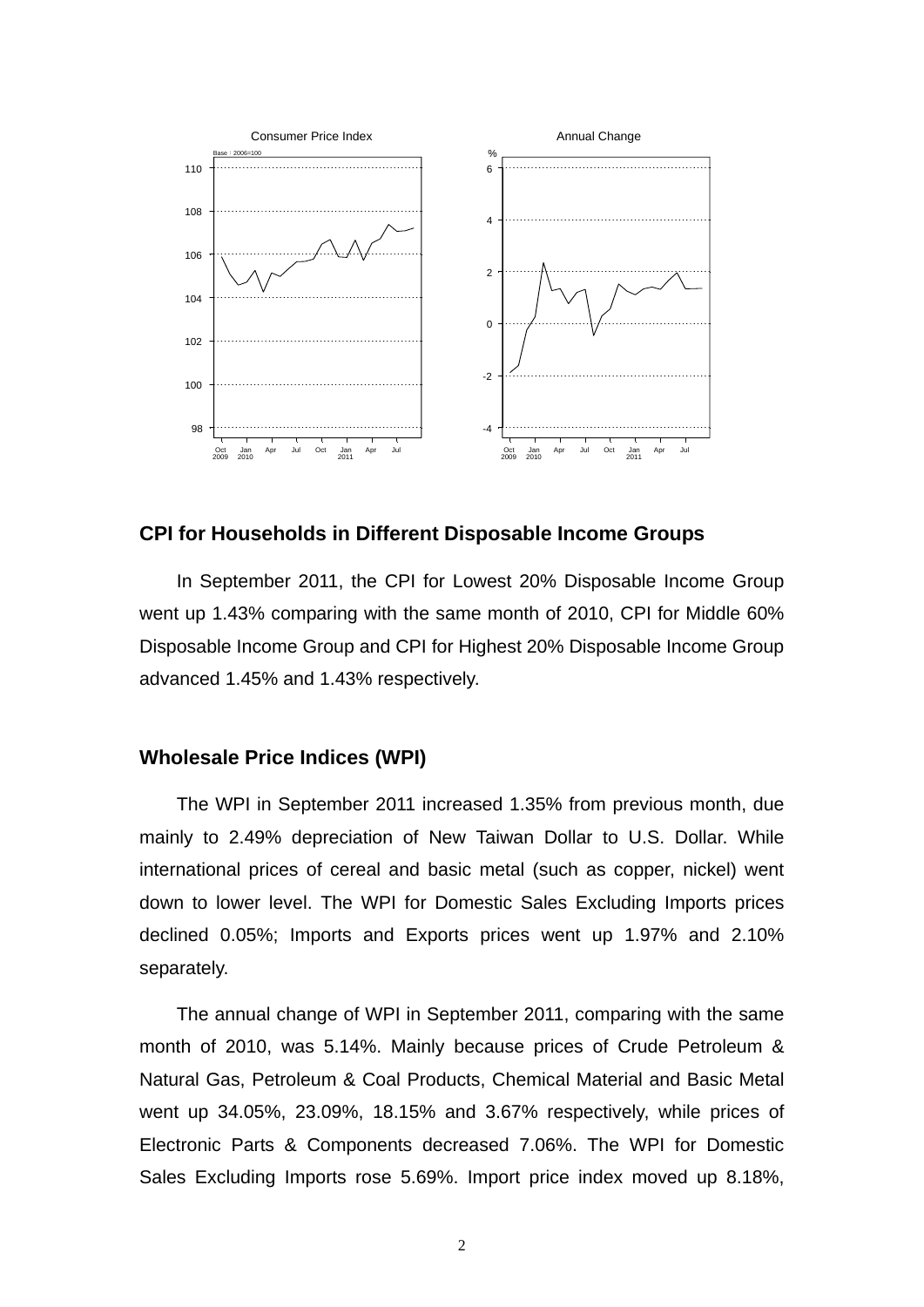Export price index went up 1.39%.

For the first three quarters of 2011, the WPI increased 4.09% compared with the same period of previous year, of which the Import price index went up 7.21%, whereas Export price index moved down 0.92%.



### **Statistical Tables**

Table1 The Changes of Consumer Price Indices Table2 The Changes of Wholesale Price Indices Table3 The Changes of Import Price Indices Table4 The Changes of Export Price Indices

#### **For Further Information:**

*Statistics Database:* http://eng.stat.gov.tw/ *DGBAS* news releases on the Internet: http://eng.dgbas.gov.tw/ *Tel:* +886-2-23803449; *Fax:* +886-2-23803465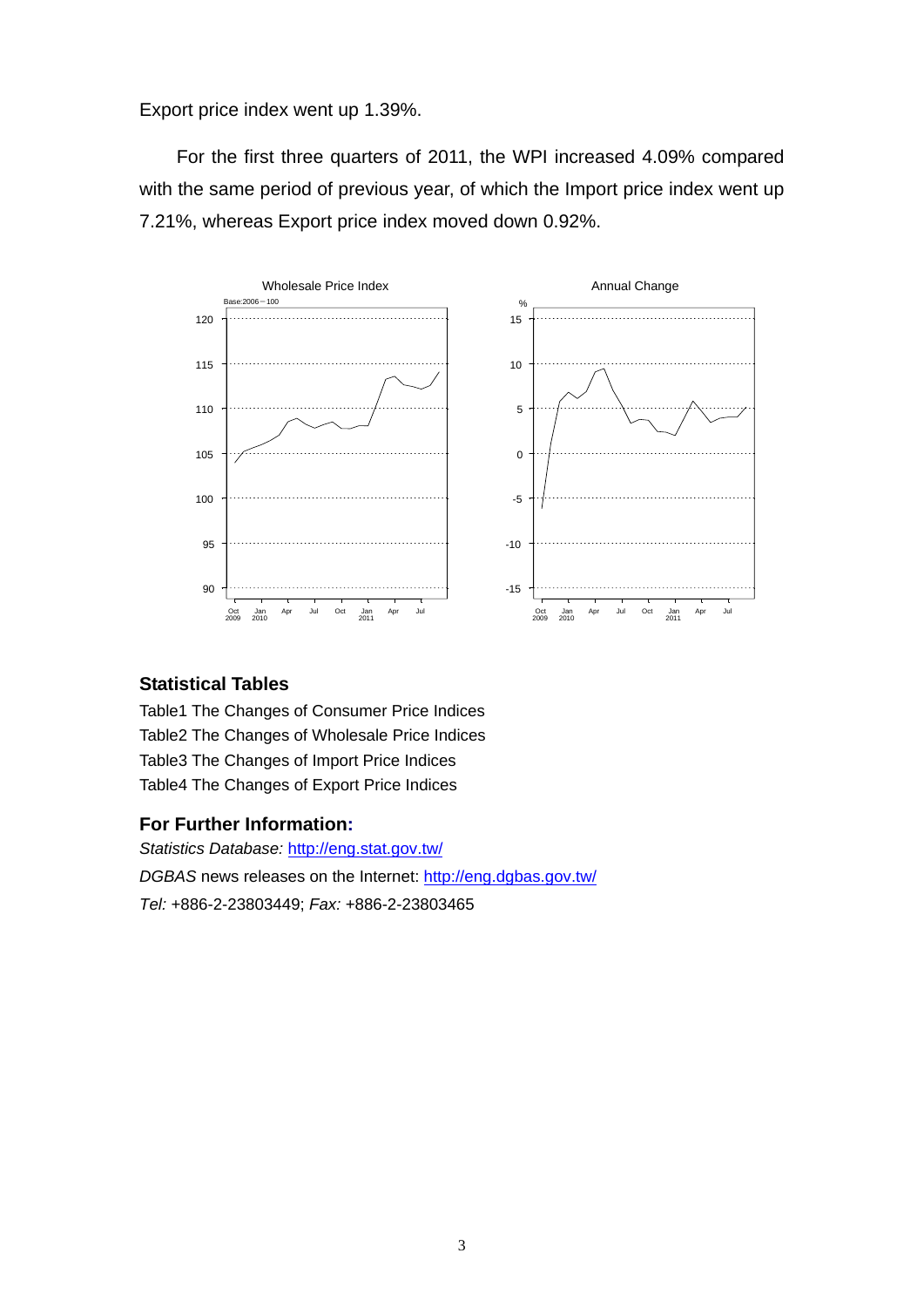## Table 1 The Changes of Consumer Price Indices

Sept. 2011

|                                             | Weight          | Index of        |                    | Compared Compared | The First Nine   |
|---------------------------------------------|-----------------|-----------------|--------------------|-------------------|------------------|
|                                             | $(\%0)$         | Sept. 2011      | with               | with the          | Months of 2011   |
|                                             |                 | $(2006=100)$    | Previous           | Same              | Compared with    |
| Groups                                      |                 |                 | Month              | Month of          | the Same Period  |
|                                             |                 |                 | $(\% )$            | Previous          | of Previous Year |
|                                             |                 |                 |                    | Year $(\%)$       | (% )             |
|                                             |                 |                 |                    |                   |                  |
| General Index                               | 1,000.00        | 107.20          | 0.11               | 1.35              | 1.42             |
| <b>Basic Group</b>                          |                 |                 |                    |                   |                  |
| 1. Food                                     | 260.82          | 115.53          | 0.95               | 1.88              | 2.18             |
| Cereals & Cereal Products                   | 19.72           | 121.80          | 1.18               | 4.95              | 3.56             |
| Meat                                        | 23.08           | 126.43          | 0.81               | 3.90              | 4.23             |
| Eggs                                        | 2.00            | 131.43          | 4.92               | 21.57             | 5.63             |
| Fish & Shellfish                            | 16.71           | 141.04          | $-0.79$            | 4.30              | 6.78             |
| Vegetables                                  | 24.81           | 107.67          | 3.86               | $-6.64$           | $-5.71$          |
| Fruits                                      | 27.59           | 99.83           | 2.77               | 2.73              | 6.28             |
| Edible Oil                                  | 1.70            | 148.82          | 1.55               | 5.63              | 4.53             |
| 2. Clothing                                 | 41.72           | 103.63          | $-1.76$            | 2.62              | 2.61             |
| Garments                                    | 26.97           | 96.69           | $-3.20$            | 1.14              | 2.63             |
| 3. Housing                                  | 279.47          | 104.46          | 0.28               | 1.12              | 0.80             |
| <b>Residential Rent</b>                     | 185.40          | 101.08          | 0.06               | 0.41              | 0.36             |
| Household Appliances                        | 27.89           | 107.03          | $-0.64$            | 3.03              | 2.19             |
| Household Operations <sup>1</sup>           | 14.53           | 101.69          | 5.37               | 1.47              | 1.01             |
| Water, Electricity & Gas Supply             | 36.87           | 118.57          | 0.33               | 2.23              | 1.14             |
| Gas                                         | 9.70            | 130.25          | 1.14               | 8.12              | 3.02             |
| 4. Transportation & Communication           | 140.42          | 103.59          | 0.04               | 1.72              | 1.79             |
| Fuels & Lubricants                          | 32.55           | 120.06          | 0.48               | 8.37              | 8.49             |
| <b>Communication Fee</b>                    | 31.77           | 87.12           | 0.00               | $-5.62$           | $-5.28$          |
| 5. Medicines & Medical Care                 | 47.41           | 109.90          | 0.09               | 1.77              | 1.89             |
| Medicines & Health Food                     | 10.62           | 132.05          | 0.02               | 4.78              | 6.61             |
| 6. Education & Entertainment                | 171.48          | 100.60          | $-0.85$            | 0.25              | 0.63             |
| <b>Educational Expense</b>                  | 111.25          | 98.31           | 0.09               | 0.03              | $-0.12$          |
| Entertainment Expense                       | 60.22           | 104.76          | $-2.40$            | 0.64              | 1.94             |
| 7. Miscellaneous                            | 58.68           | 110.27          | $-0.42$            | 1.09              | 0.87             |
| Tobacco & Betelnut                          | 14.65           | 132.06          | $-0.35$            | 4.37              | 2.68             |
| Personal Care Services                      | 14.78           | 98.04           | $-1.50$            | $-1.97$           | $-0.02$          |
| Commodity and Service Groups                |                 |                 |                    |                   |                  |
| 1. Commodity                                | 437.11          | 110.98          | 0.38               | 2.26              | 2.38             |
| (Excluding Food)                            | 264.95          | 107.07          | $-0.35$            | 2.50              | 2.19             |
| Non-durable Consumer Goods                  | 299.12          | 117.26          | 0.83               | 2.81              | 3.05             |
| (Excluding Food)                            | 126.96          | 117.86          | 0.03               | 4.03              | 3.60             |
| Semi-durable Consumer Goods                 | 62.85           | 101.25          | $-1.49$            | 1.35              | 1.92             |
| <b>Durable Consumer Goods</b>               | 75.14<br>562.89 | 92.49<br>104.03 | $-0.15$<br>$-0.11$ | 0.29<br>0.63      | $-0.51$<br>0.66  |
| 2. Service                                  | 88.66           | 112.94          | $0.01\,$           | 1.78              | 1.28             |
| Food                                        | 209.54          | 101.14          | 0.42               | 0.50              | 0.42             |
| Housing                                     | 76.99           | 98.24           | $-0.05$            | $-0.96$           | $-0.99$          |
| Transportation & Communication              | 33.02           | 103.91          | 0.13               | 0.67              | 0.26             |
| Medical Care                                | 129.64          | 107.51          | $-0.92$            | 1.17              | 1.70             |
| Education & Entertainment                   |                 | 98.80           | $-0.80$            | $-1.07$           | 0.02             |
| Miscellaneous<br>Special Groups             | 23.83           |                 |                    |                   |                  |
| General Index Excluding Fruits & Vegetables | 947.60          | 107.39          | $-0.05$            | 1.55              | 1.45             |
| General Index Excluding Food                | 739.18          | 104.16          | $-0.21$            | 1.16              | 1.13             |
| General Index Excluding Fruits, Vegetables, |                 |                 |                    |                   |                  |
| Fish, Shellfish & Energy                    | 866.64          | 105.77          | $-0.07$            | 1.17              | 1.06             |

Note: 1.includes nannies, housecleaning expenses and services paid for keeping household running efficiently.

2.All data are subject to revision 3 months after original publication due to late reports and corrections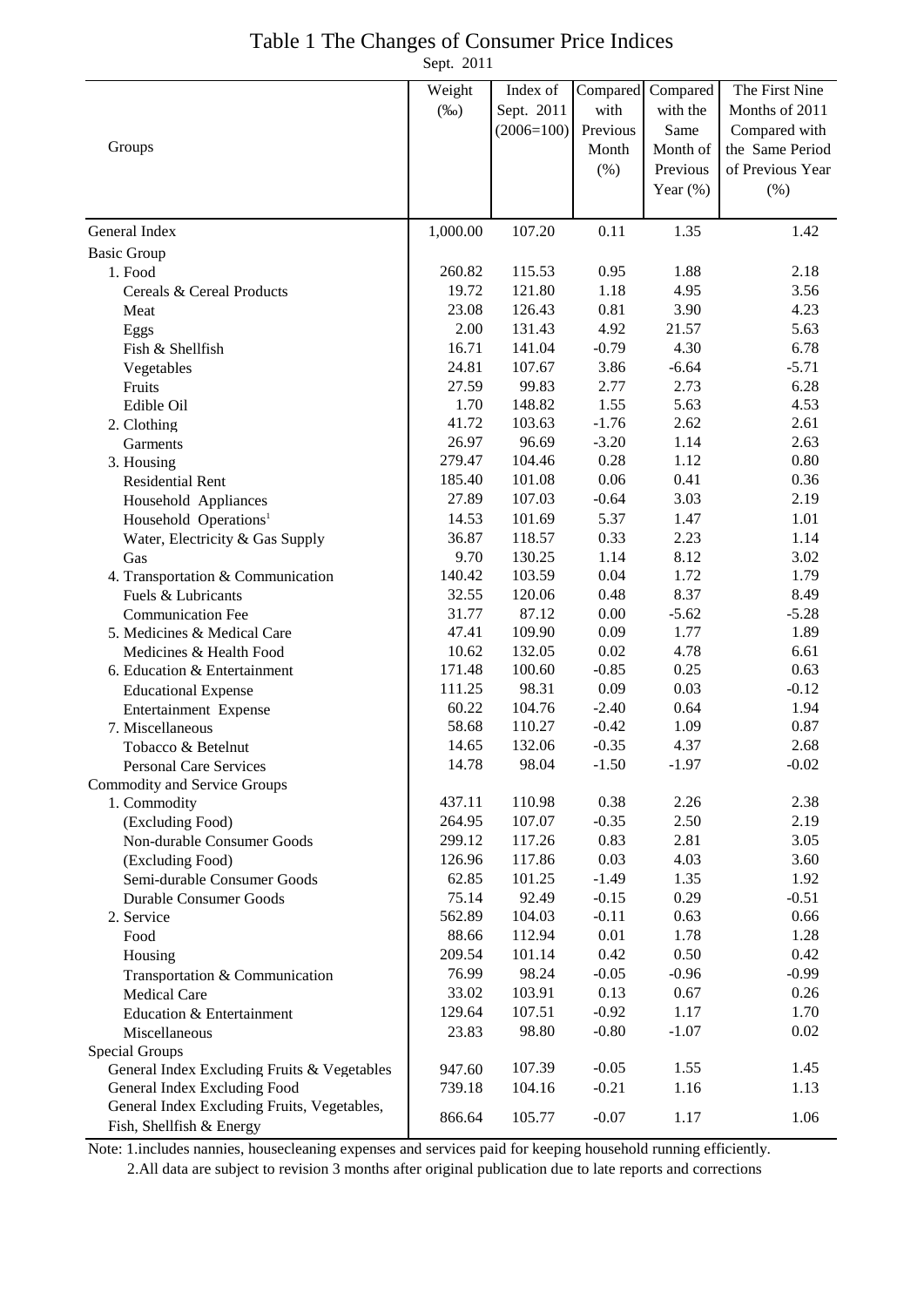### Table 2 The Changes of Wholesale Price Indices

Sept. 2011

| Groups                                                                    | Weight   | Index of     | Compared | Compared     | The First Nine   |
|---------------------------------------------------------------------------|----------|--------------|----------|--------------|------------------|
|                                                                           | $(\%0)$  | Sept. 2011   | with     | with the     | Months of 2011   |
|                                                                           |          | $(2006=100)$ | Previous | Same         | Compared with    |
|                                                                           |          |              | Month    | Month of     | the Same Period  |
|                                                                           |          |              | (% )     | Previous     | of Previous Year |
|                                                                           |          |              |          | Year $(\%)$  | (% )             |
| General Index                                                             | 1,000.00 | 114.06       | 1.35     | 5.14         | 4.09             |
|                                                                           | 307.86   | 118.01       | $-0.05$  | 5.69         | 5.89             |
| <b>Domestic Sales Excluding Imports</b>                                   | 327.09   |              | 1.97     | 8.18         |                  |
| Imports                                                                   |          | 125.94       |          |              | 7.21             |
| Exports                                                                   | 365.05   | 98.40        | 2.10     | 1.39         | $-0.92$          |
| <b>Basic Group</b>                                                        |          |              |          |              |                  |
| 1. Agriculture, Forestry, Fishing & Animal                                | 27.15    | 140.51       | 0.63     | 10.06        | 9.96             |
| <b>Husbandry Products</b><br>(1) Farm Products                            | 12.87    | 126.15       | 0.98     | 5.80         | 9.96             |
| (2) Poultry & Livestock Products                                          | 6.60     | 142.38       | 0.32     | 5.72         | 5.41             |
| (3) Forest Products                                                       | 0.41     | 99.02        | $-4.42$  | $-8.90$      | 1.17             |
| (4) Fishery Products                                                      | 7.27     | 164.79       | 0.56     | 21.55        | 14.21            |
| 2. Quarrying & Mineral Products                                           | 57.59    | 169.73       | 2.75     | 26.44        | 25.09            |
| (1) Crude Petroleum & Natural Gas                                         | 45.78    | 160.24       | 2.82     | 34.05        | 27.69            |
| (2) Sand, Stone & Clay Quarrying                                          | 2.56     | 101.29       | $-0.14$  | $-0.54$      | $-3.96$          |
| (3) Other Mineral Products                                                | 9.25     | 239.66       | 2.86     | 9.85         | 21.28            |
| 3. Manufacturing Products                                                 | 890.99   | 108.28       | 1.27     | 3.26         | 2.20             |
| $(1)$ Foods                                                               | 18.50    | 134.31       | 0.41     | 5.60         | 6.60             |
| (2) Beverages                                                             | 5.34     | 104.26       | 0.27     | 2.38         | $-0.32$          |
| (3) Tobaccos                                                              | 2.49     | 123.27       | 0.00     | 3.53         | 3.02             |
| (4) Textile Products                                                      | 21.67    | 129.90       | 0.99     | 11.00        | 16.32            |
| (5) Wearing Apparel & Clothing Accessories                                | 4.65     | 102.92       | 1.60     | 4.58         | 1.73             |
| (6) Leather, Fur & Related Products                                       | 4.97     | 115.16       | 1.89     | 2.94         | 0.38             |
| (7) Wood & Bamboo Products                                                | 2.15     | 117.99       | 0.80     | 0.82         | 0.16             |
| (8) Pulp, Paper, Paper Products & Printed Matter                          | 15.11    | 120.42       | 0.32     | $-1.14$      | 0.53             |
| (9) Petroleum & Coal Products                                             | 54.63    | 143.61       | 1.13     | 23.09        | 18.97            |
| (10)Chemical Material                                                     | 91.92    | 134.82       | 1.49     | 18.15        | 15.68            |
| (11) Chemical Products & Medical Goods                                    | 28.00    | 114.11       | 1.68     | 3.57         | 1.92             |
| (12) Rubber & Plastic Products                                            | 22.42    | 119.13       | 0.97     | 3.93         | 2.41             |
| (13) Non-metallic Mineral Products                                        | 13.93    | 104.68       | $-1.55$  | $-3.15$      | $-1.50$          |
| $(14)$ Basic Metal                                                        | 84.77    | 125.14       | 0.46     | 3.67         | 6.66             |
| (15) Fabricated Metal Products                                            | 42.26    | 114.12       | 0.65     | 1.11         | 1.44             |
| (16) Electronic Parts & Components                                        | 261.17   | 75.03        | 1.87     | $-7.06$      | $-9.18$          |
|                                                                           | 64.22    | 77.01        | 1.89     | $-5.00$      | $-8.17$          |
| (17) Computer, Electronic & Optical Products<br>(18) Electrical Equipment | 34.70    | 111.77       | 0.31     | 2.78         | 2.71             |
| $(19)$ Machinery & Equipment                                              | 67.61    | 115.55       | 2.23     | 1.85         | $-0.13$          |
|                                                                           | 34.78    | 110.82       | 1.22     | 1.60         | 0.96             |
| (20) Transport Equipment & Parts                                          | 5.20     | 109.81       | 1.83     | 1.49         | $-0.86$          |
| (21) Furniture & Fixtures                                                 | 10.51    | 112.35       | 1.78     | 2.82         | 1.56             |
| (22) Miscellaneous Products<br>4. Water Supply, Electricity & Gas         | 24.28    | 133.95       | 0.07     | 1.51         | 0.91             |
| By Stage of Processing                                                    |          |              |          |              |                  |
| 1.Raw Materials                                                           | 138.48   |              |          |              |                  |
|                                                                           |          | 160.88       | 1.78     | 21.55        | 20.00            |
| 2. Intermediate Materials                                                 | 356.29   | 114.26       | 0.55     | 2.28         | 2.64             |
| 3. Finished Goods                                                         | 140.17   | 112.06       | 1.10     | 2.45         | 1.40             |
| (1) Capital Goods                                                         | 53.38    | 111.61       | 1.79     | 0.64         | $-0.52$          |
| (2) Consumer Goods                                                        | 86.79    | 111.84       | 0.68     | 3.59         | 2.57             |
| Special Groups                                                            |          |              |          |              |                  |
| <b>Domestic Sales</b>                                                     | 634.95   | 121.81       | 1.00     | 6.98         | 6.58             |
| <b>Domestic Products</b>                                                  | 672.91   | 108.19       | 1.00     | 3.52         | 2.44             |
| Non-Heavy Chemical Industrial Products                                    | 166.01   | 117.39       | 1.15     | 3.41<br>3.23 | 3.63             |
| Heavy Chemical Industrial Products                                        | 724.98   | 106.23       | 1.32     |              | 1.85             |

Note: All data are subject to revision 3 months after original publication due to late reports and corrections by respondents.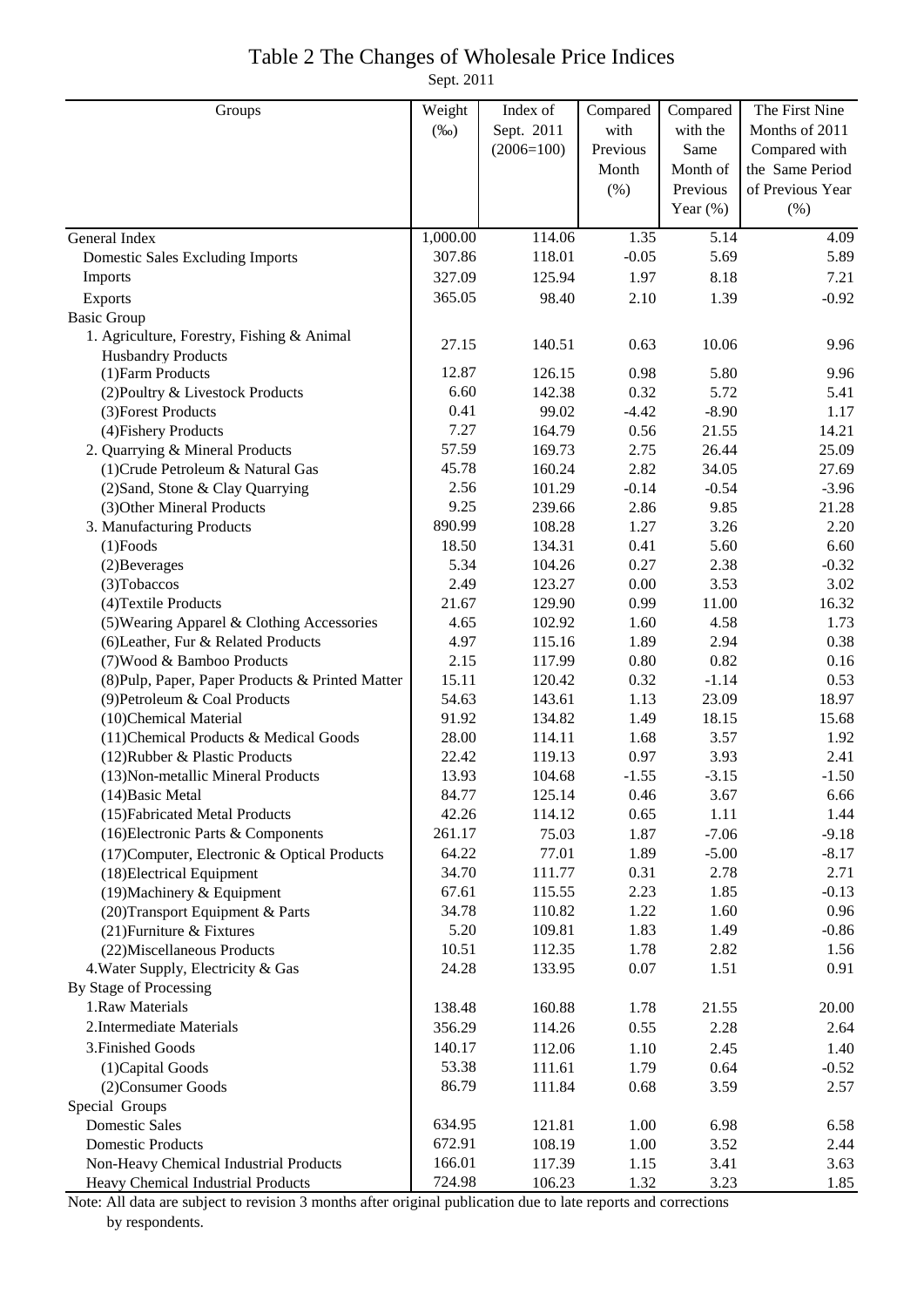# Table 3 The Changes of Import Price Indices

Sept. 2011

| Groups                                                | Weight<br>$(\%0)$ | Index of<br>Sept. 2011<br>$(2006=100)$ | Compared<br>with<br>Previous<br>Month<br>(% ) | Compared<br>with the<br>Same<br>Month of<br>Previous<br>Year $(\%)$ | The First<br>Nine Months<br>of 2011<br>Compared<br>with the<br>Same Period<br>of Previous |
|-------------------------------------------------------|-------------------|----------------------------------------|-----------------------------------------------|---------------------------------------------------------------------|-------------------------------------------------------------------------------------------|
|                                                       |                   |                                        |                                               |                                                                     | Year $(\%)$                                                                               |
| Basic Group (on N.T.D. Basis)                         |                   |                                        |                                               |                                                                     |                                                                                           |
| General Index                                         | 1,000.00          | 125.94                                 | 1.97                                          | 8.18                                                                | 7.21                                                                                      |
| 1. Animal, Vegetable Products & Prepared<br>Foods     | 34.64             | 153.34                                 | 0.42                                          | 9.74                                                                | 12.00                                                                                     |
| 2. Mineral Products & Nonmetallic Mineral<br>Products | 208.51            | 170.64                                 | 2.18                                          | 26.26                                                               | 24.58                                                                                     |
| 3. Textiles & Textile Articles                        | 13.85             | 145.58                                 | 2.57                                          | 17.97                                                               | 28.64                                                                                     |
| 4. Wood, Paper, Pulp & Articles Thereof               | 17.93             | 118.61                                 | 1.07                                          | $-3.16$                                                             | $-0.76$                                                                                   |
| 5. Chemicals, Plastics, Rubber & Articles<br>Thereof  | 147.68            | 127.52                                 | 2.14                                          | 10.94                                                               | 7.52                                                                                      |
| 6. Primary Metals & Articles Thereof                  | 118.38            | 125.51                                 | 0.71                                          | 3.75                                                                | 6.76                                                                                      |
| 7. Machinery, Optical & Precision Instruments         | 166.28            | 116.14                                 | 2.54                                          | $-0.21$                                                             | $-1.41$                                                                                   |
| 8. Electronic Machinery                               | 258.41            | 80.90                                  | 2.22                                          | $-5.21$                                                             | $-7.51$                                                                                   |
| 9. Transportation Equipment & Parts                   | 21.11             | 128.67                                 | 2.81                                          | 3.40                                                                | 1.91                                                                                      |
| 10. Miscellaneous Products                            | 13.21             | 120.06                                 | 1.26                                          | $-0.73$                                                             | 0.22                                                                                      |
| Basic Group (on U.S.D. Basis)                         |                   |                                        |                                               |                                                                     |                                                                                           |
| General Index                                         | 1,000.00          | 137.96                                 | $-0.57$                                       | 15.63                                                               | 17.54                                                                                     |
| 1. Animal, Vegetable Products & Prepared<br>Foods     | 34.64             | 167.99                                 | $-2.09$                                       | 17.30                                                               | 22.78                                                                                     |
| 2. Mineral Products & Nonmetallic Mineral<br>Products | 208.51            | 186.86                                 | $-0.36$                                       | 34.97                                                               | 36.59                                                                                     |
| 3. Textiles & Textile Articles                        | 13.85             | 159.45                                 | 0.02                                          | 26.10                                                               | 41.01                                                                                     |
| 4. Wood, Paper, Pulp & Articles Thereof               | 17.93             | 129.94                                 | $-1.45$                                       | 3.51                                                                | 8.82                                                                                      |
| 5. Chemicals, Plastics, Rubber & Articles<br>Thereof  | 147.68            | 139.71                                 | $-0.41$                                       | 18.59                                                               | 17.88                                                                                     |
| 6. Primary Metals & Articles Thereof                  | 118.38            | 137.59                                 | $-1.79$                                       | 10.91                                                               | 17.02                                                                                     |
| 7. Machinery, Optical & Precision Instruments         | 166.28            | 127.19                                 | $-0.02$                                       | 6.67                                                                | 8.09                                                                                      |
| 8. Electronic Machinery                               | 258.41            | 88.61                                  | $-0.33$                                       | 1.30                                                                | 1.40                                                                                      |
| 9. Transportation Equipment & Parts                   | 21.11             | 140.92                                 | 0.26                                          | 10.53                                                               | 11.71                                                                                     |
| 10. Miscellaneous Products                            | 13.21             | 131.49                                 | $-1.27$                                       | 6.11                                                                | 9.87                                                                                      |

Note: All data are subject to revision 3 months after original publication due to late reports and corrections by respondents.